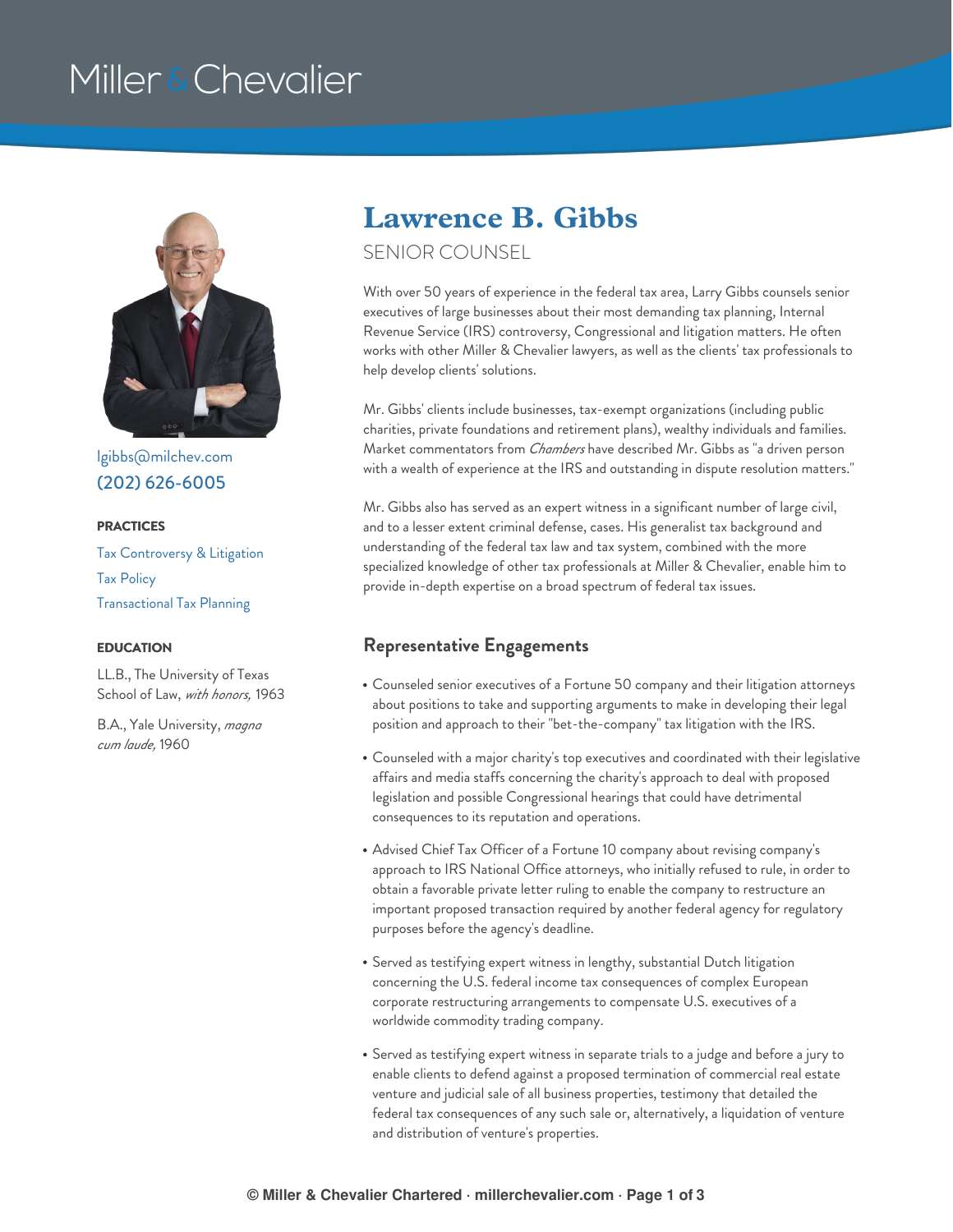## Miller & Chevalier

- Advised top executives at Fortune 100 companies about how to respond to requests for company's sensitive tax information by U.S. Senate Permanent Subcommittee on Investigations that was in the process of determining whether to subpoena the company to publicly appear before the Subcommittee. On one occasion, advised about issues arising in connection with an appearance and sworn testimony before the Subcommittee.
- Advised executives of large (100+ partners) partnership, which had been involved in controversy with IRS for 10 years with proposed income adjustments exceeding \$250 million, to adopt a strategy that led to a settlement for less than 5% of amount in controversy and an IRS agreement to issue no-change audit reports for all later years.
- Advised executives of Fortune 100 company that was prevented by a proposed Treasury Regulation with a retroactive effective date from refinancing its outstanding debt structure to develop a strategy to persuade Treasury Department, prior to issuing final regulations, to take an action that permitted the client to proceed with its refinancing.
- Advised top executives at large charities -- including a major community hospital, one of largest U.S private schools and a foundation supporting all athletic programs at a major state university -- that had received proposed revocations of their tax exemption from the IRS to adopt different strategies to resolve all issues without loss of exemption.
- Counseled with prominent attorneys and certified public accountants about disciplinary actions proposed by the IRS Office of Professional Responsibility (OPR) about approaches tailored to each professional's circumstances in order to enable them to persuade OPR to significantly reduce or eliminate the sanctions proposed against them.
- Advised a variety of businesses about the policies and procedures of the IRS Whistleblower Office and how to recognize and minimize potential whistleblower risks at the company and during the company's dealings with IRS.

#### **Government Experience**

- Commissioner, Internal Revenue Service, 1986 1989
- Assistant Commissioner (Technical), Internal Revenue Service, 1973 1974
- Acting Chief Counsel, Internal Revenue Service, 1973
- Deputy Chief Counsel, Internal Revenue Service, 1972

#### **Rankings and Recognition**

- ABA Section of Taxation Distinguished Service Award, 2014
- Pillar of Excellence Award, Tax Council Policy Institute, 2013